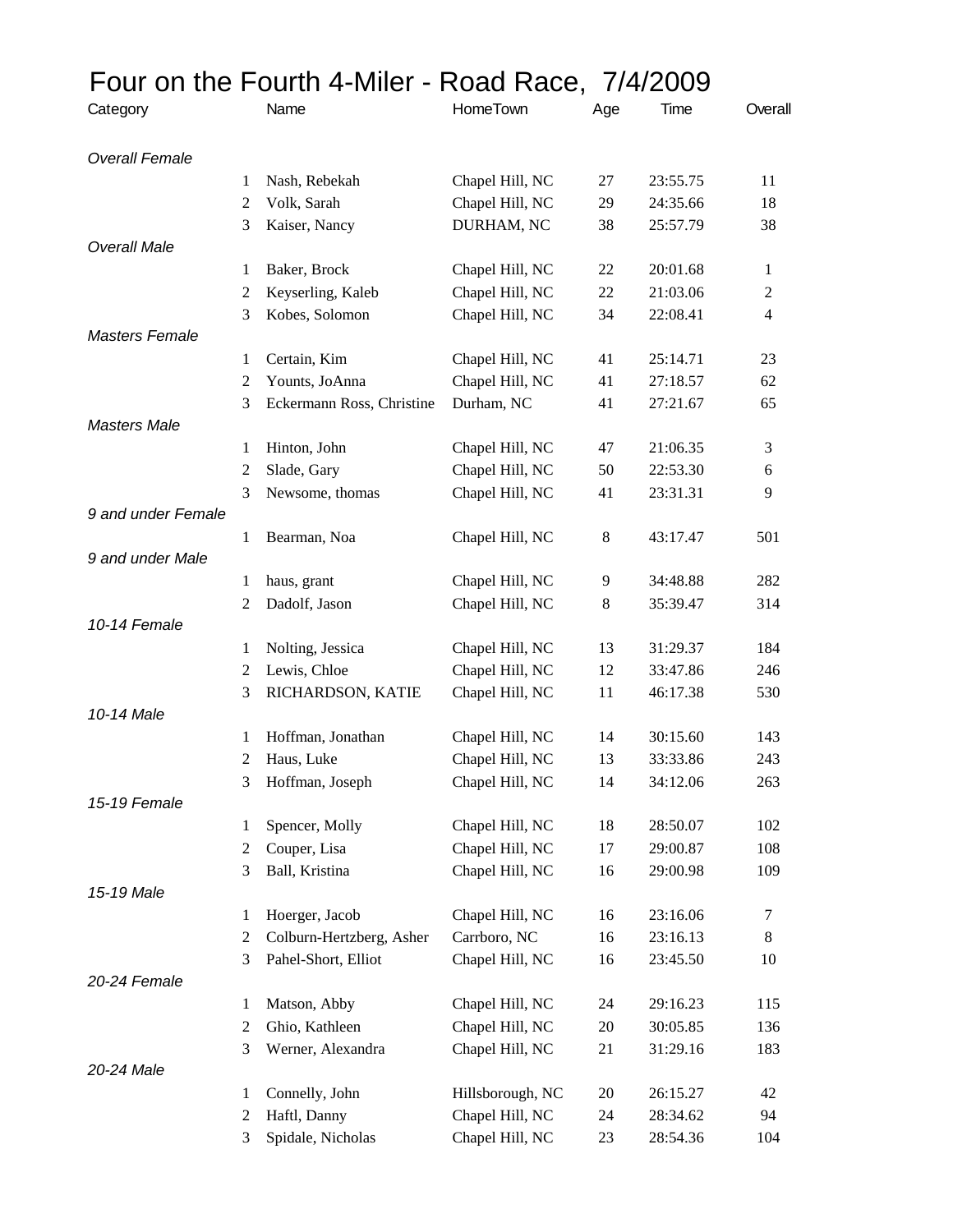| 25-29 Female |   |                          |                 |    |          |     |
|--------------|---|--------------------------|-----------------|----|----------|-----|
|              | 1 | Thurman, Julie           | Chapel Hill, NC | 29 | 26:53.05 | 53  |
|              | 2 | Heavner, Whitney         | Chapel Hill, NC | 25 | 27:15.05 | 61  |
|              | 3 | Davidson, Jean           | Carrboro, NC    | 26 | 27:20.36 | 63  |
| 25-29 Male   |   |                          |                 |    |          |     |
|              | 1 | Volk, Matthew            | Chapel Hill, NC | 28 | 24:35.49 | 17  |
|              | 2 | SMOLENS, MAX             | Carrboro, NC    | 28 | 26:47.14 | 51  |
|              | 3 | Divaris, Kimon           | Chapel Hill, NC | 28 | 27:40.73 | 70  |
| 30-34 Female |   |                          |                 |    |          |     |
|              | 1 | Woods, Jennifer          | Chapel Hill, NC | 33 | 26:06.22 | 40  |
|              | 2 | Horne, Meredith          | Chapel Hill, NC | 33 | 27:54.13 | 75  |
|              | 3 | Janvier-Derilus, Natacha | Durham, NC      | 33 | 30:02.27 | 134 |
| 30-34 Male   |   |                          |                 |    |          |     |
|              | 1 | Nash, David              | Chapel Hill, NC | 30 | 22:23.15 | 5   |
|              | 2 | Dwyer, Mark              | High Point, NC  | 30 | 24:29.01 | 15  |
|              | 3 | Heinonen, Chris          | Chapel Hill, NC | 31 | 24:32:00 | 16  |
| 35-39 Female |   |                          |                 |    |          |     |
|              | 1 | Weiler, Tina             | Chapel Hill, NC | 36 | 27:20.69 | 64  |
|              | 2 | Carmouche, Kristen       | Chapel Hill, NC | 35 | 28:14.92 | 85  |
|              | 3 | Chambless, Amy           | Chapel Hill, NC | 39 | 29:34:00 | 122 |
| 35-39 Male   |   |                          |                 |    |          |     |
|              | 1 | PORTER, JEFFERY          | Sanford, NC     | 37 | 25:12.78 | 22  |
|              | 2 | Clancy, Joseph           | Durham, NC      | 36 | 25:49.83 | 33  |
|              | 3 | Guest, Steve             | Chapel Hill, NC | 37 | 25:56.09 | 36  |
| 40-44 Female |   |                          |                 |    |          |     |
|              |   |                          |                 |    |          |     |
|              | 1 | Jaspers, Ilona           | Carrboro, NC    | 40 | 28:14.57 | 84  |
|              | 2 | MacDonald-Gibson, Jackie | Chapel Hill, NC | 44 | 28:57.89 | 107 |
|              | 3 | Chamey, Amy              | Chapel Hill, NC | 40 | 29:02.30 | 110 |
| 40-44 Male   |   |                          |                 |    |          |     |
|              | 1 | Bechard, Barton          | DURHAM, NC      | 44 | 24:44.12 | 19  |
|              |   | Ayal, Shahar             | Chapel Hill, NC | 41 | 26:42.11 | 48  |
|              | 3 | Schmidt, Blaine          | Chapel Hill, NC | 42 | 26:50.52 | 52  |
| 45-49 Female |   |                          |                 |    |          |     |
|              | 1 | Morrell, Karen           | Chapel Hill, NC | 45 | 30:18.17 | 144 |
|              | 2 | Wilkinson, Kari          | Mebane, NC      | 47 | 30:30.86 | 154 |
|              | 3 | Chesser, Susan           | Durham, NC      | 46 | 30:47.06 | 159 |
| 45-49 Male   |   |                          |                 |    |          |     |
|              | 1 | Prabucki, Bernard        | Carrboro, NC    | 47 | 24:08.72 | 12  |
|              | 2 | Villagran-Linares, Rene  | Carrboro, NC    | 48 | 24:50.64 | 20  |
|              | 3 | Knight, Rodney           | Chapel Hill, NC | 48 | 25:06.26 | 21  |
| 50-54 Female |   |                          |                 |    |          |     |
|              | 1 | Dunn, myong              | Durham, NC      | 52 | 30:28.47 | 152 |
|              | 2 | Brady, Ann               | Mebane, NC      | 53 | 31:34.81 | 186 |
|              | 3 | Hooker, Betty            | Raleigh, NC     | 50 | 32:16.91 | 205 |
| 50-54 Male   |   |                          |                 |    |          |     |
|              | 1 | Couper, David            | Chapel Hill, NC | 54 | 24:23.02 | 14  |
|              | 2 | Astrachan, Owen          | Chapel Hill, NC | 53 | 25:21.00 | 26  |
|              | 3 | Paul, Eric               | Chapel Hill, NC | 51 | 25:43.95 | 31  |